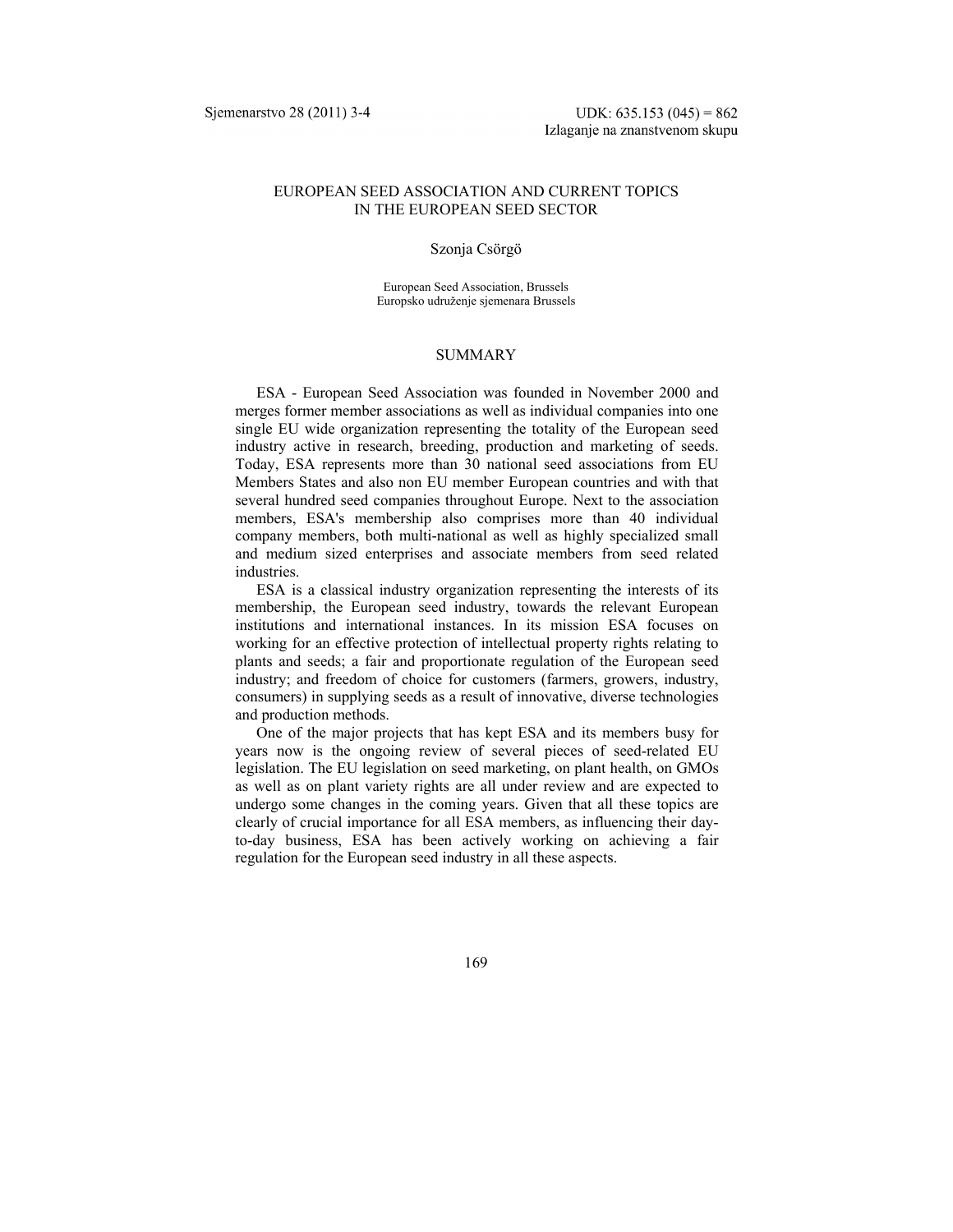The evaluation exercise concerning all abovementioned pieces of law has already been concluded and the projects have now entered the phase where draft legislative texts have to be drafted by the competent European institutions. The revision of the EU seed marketing and plant health legislations is expected to be finalized in 2012/2013 and the GMO and plant variety protection legislations in the following years. In order to achieve the desired goals of its membership ESA will continue to lobby for the positions of the European seed industry throughout the legislative procedure.

Key words: European seed association, legislation, intellectual property

### **European Seed Association**

ESA European Seed Association was founded in November 2000 and merges former member associations as well as individual companies into one single EU wide organization representing the totality of the European seed industry active in research, breeding, production and marketing of seeds. Today, ESA represents more than 30 national seed associations from EU Members States and also non EU member European countries and with that several hundreds of seed companies throughout Europe. Besides the national seed associations, ESA's membership also comprises more than 40 individual company members, both multi-national as well as highly specialized small and medium sized seed companies and associate members from seed related industries.

ESA is a classical industry organization representing the interests of its membership towards the European institutions and international instances. In its mission ESA focuses on working for an effective protection of intellectual property rights relating to plants and seeds; a fair and proportionate regulation of the European seed industry; and freedom of choice for customers (farmers, growers, industry, consumers) in supplying seeds as a result of innovative, diverse technologies and production methods.

In the recent years legislative reviews of almost all pieces of EU law regulating the different aspects of the seed sector (seed marketing, plant health, plant variety protection, etc.) have been in the focus of the work of ESA. On the other hand, another crucial topic, intellectual property protection for plants and seeds and in particular the question of interface between patents and plant breeder's rights, has also cost several years of discussion and work and resulted in the adoption of a new industry position in September 2011. It can be expected that these issues remain in the main focus for the coming years as the current discussions will not result in new EU legislation before 2013/2014. Nevertheless, it is worthwhile to have an insight to the current state of affairs on a number of these matters.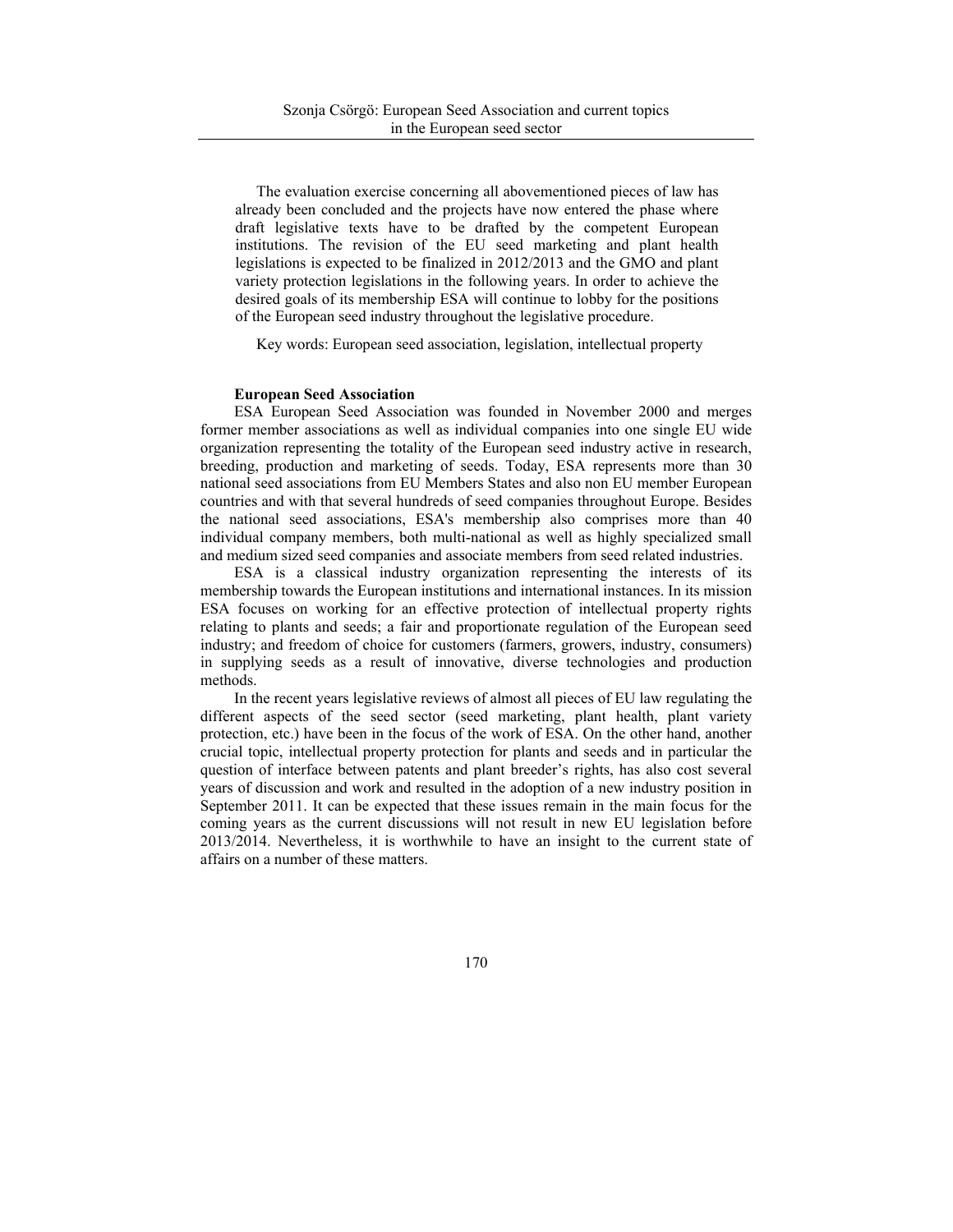### **The EU regulatory framework for plants and seeds**

Back in the 1960s the EU seed marketing legislation was adopted to set the framework for the free movement of seeds among the Member States of the European Union; to create the 'common market' for seeds within the EU. The key objective of the legislation is to operate a system which promotes innovation by ensuring that only good quality seeds of improved varieties are put on the European market; allows the quick and effective transfer and sharing of such innovations that new plant varieties represent with the users, i.e. farmers and growers; and enhances the competitiveness of European agriculture. So far this European common market for seeds has been very effective in realizing these goals; the seed marketing legislation has, in principle, been a very successful tool in facilitating the entry of ever better plant varieties to the EU market.

However, it has to be admitted that the current legislation is very complex consisting of 12 basic EU directives and many implementing regulations that have been transposed into the national laws of the 27 EU Member States. By now, this complexity has achieved the level where the need to improve and simplify the legislative framework comes clear. Therefore the European Commission decided to review the regime with the aim of making it better suited to the needs of plant breeders, farmers and to the needs dictated by the current and future global challenges.

The European seed marketing legislation sets the conditions under which varieties of determined plant species can be marketed within the EU, which conditions relate to two main procedures: variety listing and seed quality assurance. The legislation defines a number of uniform criteria and minimum requirements to ensure that only clearly identifiable plant varieties are put on the market, supported by adequate agronomic information favouring thus the interests and protection of farmers. A variety that is tested, proves to fulfil all the necessary criteria and is identified by an acceptable variety denomination becomes listed and is included in the EU Common Catalogue, making it freely marketable within the EU.

To be listed, varieties have to be distinct, uniform and stable (DUS), in order to ensure that farmers and growers have a choice of clearly identifiable and comparable varieties and have to be measured for their variety performance in respect of which information has to be provided to the consumer. In the case of agricultural plant species such variety performance is ensured by the value for cultivation and use (VCU) requirement which reflects the expression of the importance that legislator, society, seed industry and farmers attribute to ensuring the ever improving performance of agricultural plant varieties brought to the market while in the case of vegetable species variety performance is measured differently.

It is vital that not only the genetic expression of the variety but also the physical quality of the seed correspond to well-defined criteria to the benefit of farmers, growers and final consumers. In the case of agricultural species seed quality is guaranteed via obligatory seed certification whereas for vegetable species no obligatory seed certification applies but the quality of the seed is assessed and maintained in other ways, usually through in-house quality assurance systems.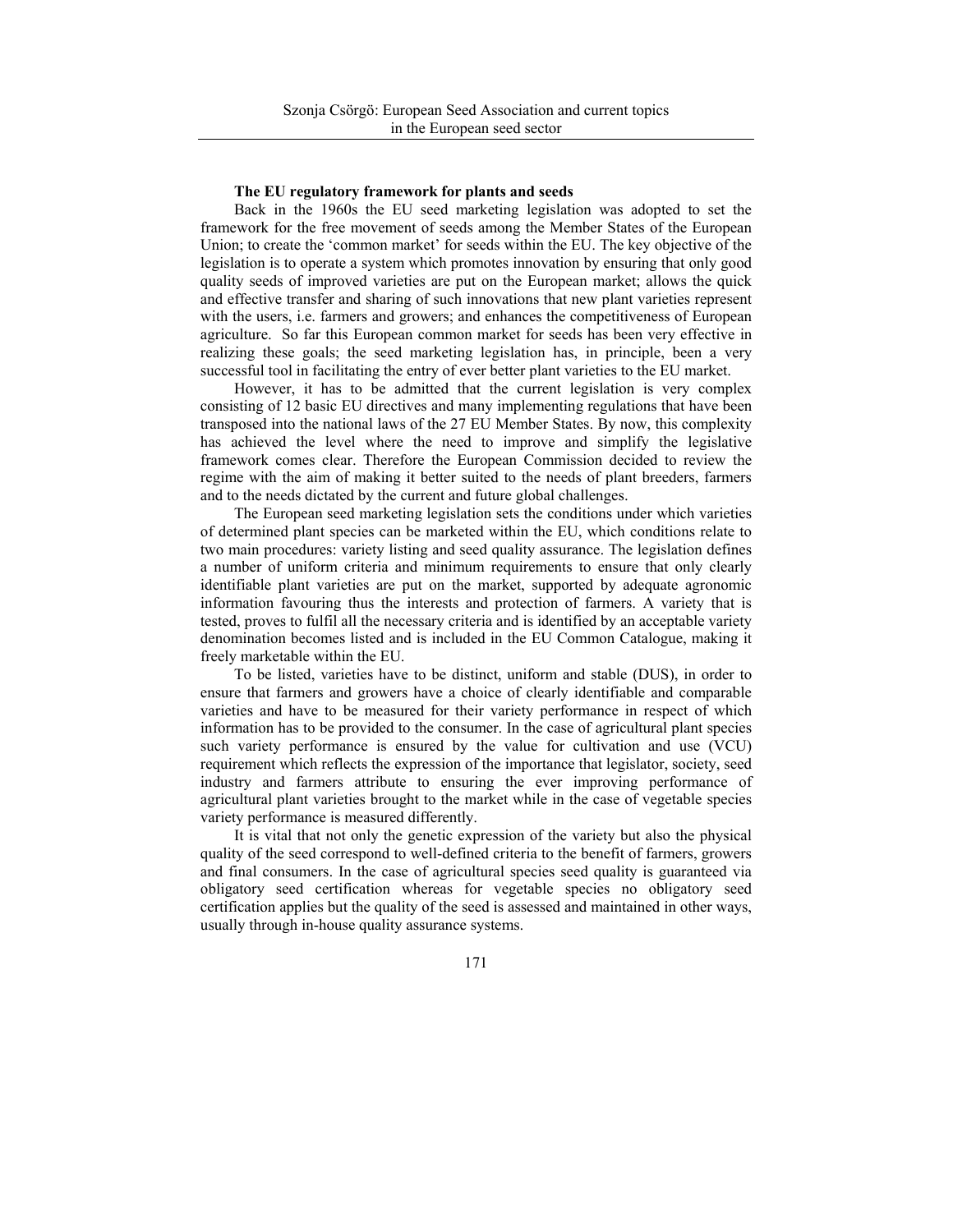As a matter of fact, ESA is of the opinion that the EU seed marketing legislation should be maintained with its key features (DUS, VCU, seed certification) as currently regulated while a number of aspects of the regime should be improved in order to make the legislation better suited for the needs of the industry and create a more efficient system with less financial and administrative burdens. Elements of ESA's position include achieving better efficiencies in DUS testing, working for a more extensive involvement of the private sector in testing and certification but strictly under official supervision, advocating for a more enhanced role for the Community Plant Variety Office in the implementation of variety denomination rules and in the management of the EU Common Catalogue which should become a more user-friendly, real-time online tool.

In 2009 the European Commission decided to combine the review of the seed marketing regime with that of the European plant health legislation and of the harmonized EU framework for food and feed controls (Regulation (EC) No. 882/2004) and to present a legislative package by the end of 2012.

In principle, ESA supports this initiative as it sees the opportunity to make the regulatory framework better adapted to both the EU of 27 Member States and to the developments of the sector. In respect of plant health the main request of ESA focuses on the establishment of the principle and possibility of delegation of official tasks to private operators under official supervision to carry out plant health related inspections and tests. Besides this key element, also a better involvement of stakeholders in the governance of the EU plant health policy and its implementation; improvement of the rules for re-export certificates of seed; and improvement of the plant passport system figure on ESA's agenda. As regards food and feed controls, ESA supports making use of the existing harmonized EU control framework also for the purposes of seed marketing and plant health while leaving the sector specific elements in place whenever it appears appropriate.

#### **Intellectual Property for plants and seeds**

## *Towards a revised Community Plant Variety Rights system*

In 1994 Regulation (EC) no. 2100/94 was adopted by Members States of the EU with the aim of creating a Community plant variety right (CPVR). The EU regulation is based on the 1991 version of the UPOV Convention and creates a unique system of intellectual property rights with the advantage of providing protection for new plant varieties covering the whole territory of the European Union. As under UPOV 1991, a variety for which protection is sought has to be new, distinct, uniform and stable and dispose of a suitable variety denomination in order to be able to benefit from a CPVR. The scope of the right covers the acts as provided for in Article 14(1) of UPOV 1991 and extends also to the harvested material of the protected variety as well as to varieties which have been essentially derived from a protected variety guaranteeing thereby a better protection against infringements and cheap copying. Under the CPVR system a derogation - allowing farmers to use farm saved seed of protected varieties belonging to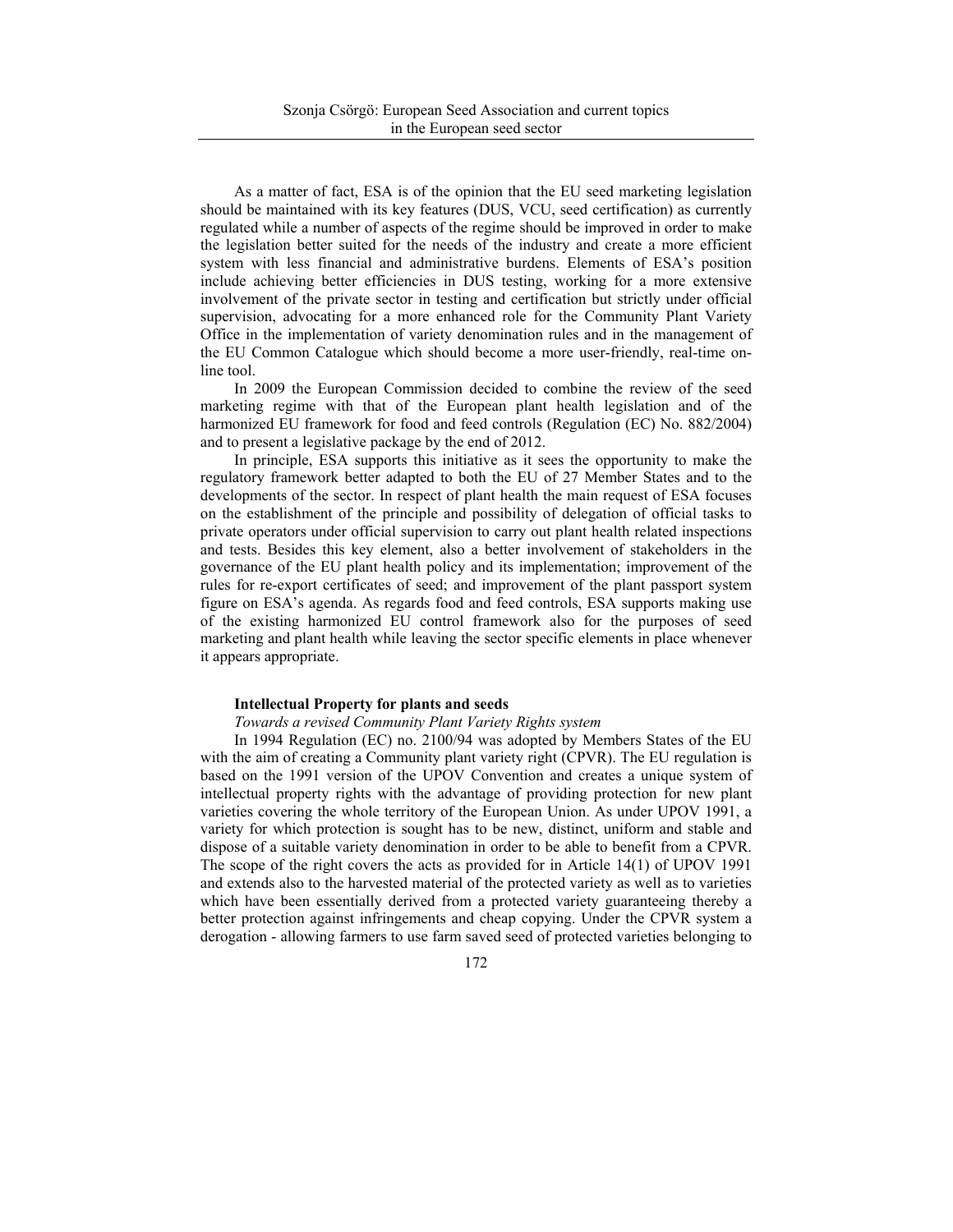some 21 crop species on their own holdings against an equitable remuneration to the right holder - has also been enacted (see Article 14 of regulation 2100/94). The management of the CPVR system is ensured by the Community Plant Variety Office (CPVO) which is an independent EU agency based in Angers, France.

In principle, the CPVR system has proved to be a very effective system allowing breeders to protect the results of their time-consuming R&D work via a single IP title covering the full territory of the EU. However, besides the fact that the legislation is now 15 years old and needs to be evaluated in view of new challenges, it has to be admitted that the system has some significant weaknesses which should be remedied. Therefore, in May 2010 the European Commission decided to launch a review of the regulation to identify areas necessitating improvements.

European plant breeders are to a large extent satisfied with the performance of the CPVR system and think that it has stimulated sustained investment in plant breeding by creating a framework for fair return on investment. As the UPOV Convention, also the CPVR system provides for the compulsory exception to the breeder's right, the socalled "*breeder's exemption"* which – by allowing for the use of protected varieties for further breeding as well as for the marketing of such newly bred varieties without any obligations towards the right holder – has greatly enhanced the innovative power of the European plant breeding sector and thus has proved to be a cornerstone of the system. On the other hand breeders experience that the lack of effective and uniform possibilities for the enforcement of CPVRs has been the weak point of the system and needs urgent improvement. Therefore the focus of ESA's work in respect of this review is on achieving better enforcement possibilities for breeders in all aspects of CPVRs and in particular in the field of collecting information and royalties on farm saved seed use. Besides this major issue, clarification of a number of provisions (such as harvested material, EDVs, etc.) as well as improvements in order to achieve better efficiency and harmonization with other pieces of seed legislation (such as the seed marketing legislation) are also necessary.

## *The question of interface between patents and plant breeder's rights*

Since decades European plant breeders have been benefitting from the *sui generis* intellectual property system of plant breeder's rights (PBR) based on the UPOV 1991 Convention which provides effective IP protection for new plant varieties as such and fits the specific nature and needs of the industry. As already explained above, an important cornerstone of the UPOV-type PBR systems is the "*breeder's exemption*". This feature can be regarded as a kind of "open source" model and has always been relied upon by breeders for further improvement on each other's varieties and boosted innovation in plant breeding.

Besides PBR however, another type of intellectual property right, patents, have started to become more and more widespread and important in the European seed sector in the last few decades. First, patents in the seed sector were granted on GM traits, inventive breeding techniques and other technological tools but nowadays patents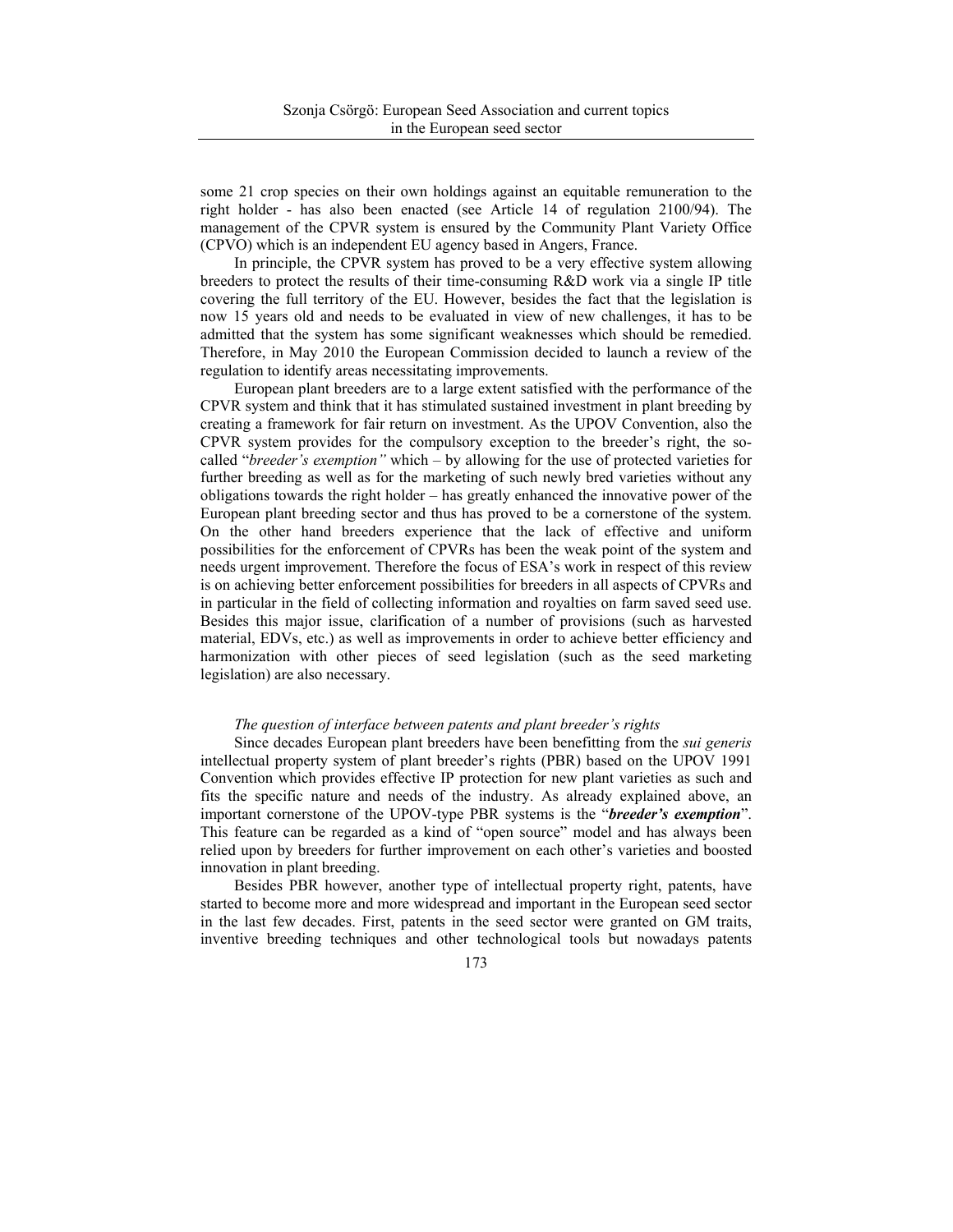interfere more and more with traditional breeding work (based on crossing and selection). While in theory plant varieties as such are excluded from patent protection and are protected by plant breeder's rights, in practice – as a result of the specific nature of biotechnological patents – plant varieties often, in the end, fall under the effect of certain patents, which may block access to varieties for further breeding which varieties otherwise would be free under PBR. This problem of interface between the two IP systems has driven ESA to recently adopt its position on this important matter.

The core element of ESA's position is that *free access to all commercially available plant genetic material for further breeding has to be safeguarded*. The position aims to achieve this via creating freedom-to-operate in the field of crossing and selection. The position is proposing a solution to the above described interface problem in two steps: (i) by arguing for a limitation of patentable subject matter and (ii) by proposing the introduction of a limited breeder's exemption (extended research exemption) into patent laws.

### *(i) Limitation of patentable subject matter*

 $\overline{a}$ 

- 1. Breeding processes based on crossing and selection (i.e. essentially biological processes) are excluded from patentability.
- 2. This principle must also be applied to biological material resulting from the application of such "essentially biological processes".
- 3. The effect of any product patent on biological material must not extend to any biological material which has the same properties, but has been produced independently, i.e. without using the patented material, by means of an "essentially biological process".

Building upon the already existing (and - in the Broccoli decision<sup>1</sup> - recently confirmed) exclusion from patentability of 'essentially biological processes' (i.e. breeding processes based on crossing and selection) the position claims that logically also biological material resulting from the application of such essentially biological processes should be excluded from patent protection. In practice it entails that a plant or plant trait should be patentable only if it is produced by a process which is not based on crossing and selection. This would be the case if, for example, a process consisting of genetic modification, technically induced mutagenesis, protoplast fusion or another technical process not based on crossing and selection is used. According to the position, the decisive question for patentability should therefore be the process which is used for the production of the biological material. Last, in order to fully safeguard freedom-to-

<sup>&</sup>lt;sup>1</sup> Decision of the Enlarged Board of Appeal of the European Patent Office of December 9, 2010 in cases G1/08 and G2/07. The *Broccoli decision* states that non-microbiological processes containing or consisting of the sexual crossing of whole plant genomes and the subsequent selection of plants are not patentable under Article 53(b) of the European Patent Convention. It further clarifies that this principle does not change even if there are additional technical steps involved in the process where these technical steps serve merely to enable or assist the performance of the crossing or the selection steps.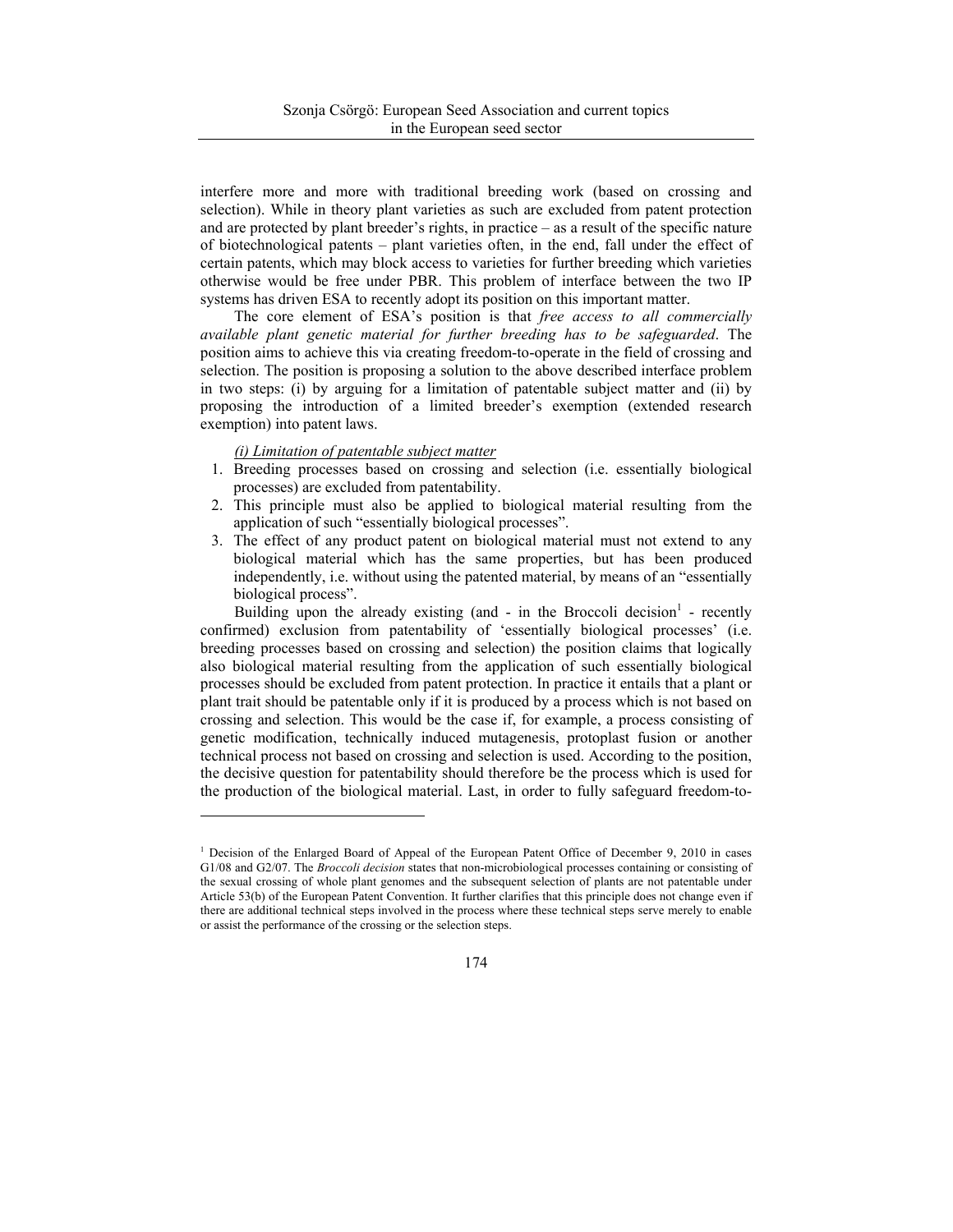operate in the field of crossing and selection the position claims that the effect of patents granted on plant-related inventions should not extend to biological material having the same properties as the patented material but produced independently, without the use of the patented material, and by a breeding process based on crossing and selection.

## *(ii) Introduction of a limited breeder's exemption (extended research exemption) into patent laws*

The rights conferred by a patent shall not extend to the use of biological material for the purpose of breeding, or discovering and developing a plant variety.

It is rather straightforward from the above described position on patentability that the European seed industry wishes to see less patents granted in the field of plants and seeds. By this it can be achieved that only real inventions benefit from the exclusive right a patent means leaving routine breeding work operate without any hindrance. On the other hand, it is also the common opinion of the sector that once a patent is granted its value should be respected – without prejudice to the principle of freedom-to-operate in the field of crossing and selection. Therefore, in respect of the issue of commercialization of biological material containing a patented element, ESA takes the view that it should be left to the bilateral agreement of the patent holder and the breeder of the new variety to find a deal for commercialization. ESA however calls upon the patent holders to follow fair, reasonable and non-discriminatory conditions in their licensing policies.

After having set the main direction it now remains to be seen how these requests of the European seed industry can be achieved. Identifying possible approaches that may lead to a fast and binding implementation of the above position will be in the focus of the work in the coming months.

## **EUROPSKO UDRUŽENJE SJEMENARA I AKTUALNA SITUACIJA U EUROPSKOM SEKTORU SJEMENARSTVA**

# SAŽETAK

ESA Europsko udruženje sjemenara osnovano je 2000. godine objedinivši bivše članice udruženja i pojedinačne tvrtke u jedinstvenu organizaciju Europske unije koja u potpunosti predstavlja europsku industriju sjemena aktivnu u istraživanjima, oplemenjivanju, proizvodnji i marketingu sjemena. Danas ESA zastupa više od 30 nacionalnih udruženja sjemenara država članica Europske unije kao i onih izvan nje odnosno nekoliko stotina sjemenskih tvrtki iz cijele Europe. Osim nacionalnih udruženja sjemenara članice ESA-e su i više od 40 pojedinačnih bilo multinacionalnih ili specijaliziranih malih odnosno srednjih tvrtki kao i pridruženih udruženja sa sjemenom povezane industrije.